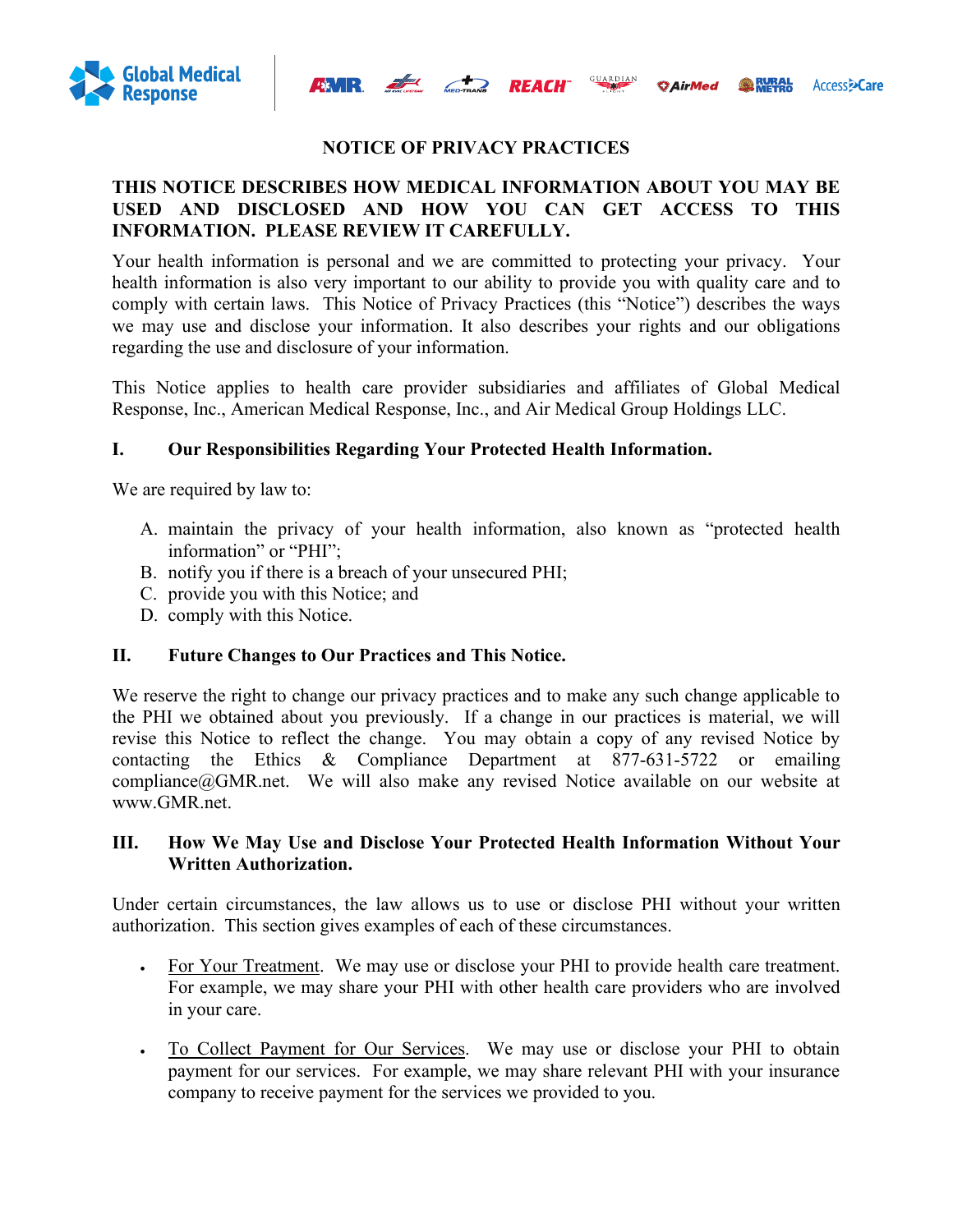- For Our Health Care Operations. We may use and disclose your PHI for our health care operations. For example, we may use your PHI to perform quality improvement and assessment activities.
- When Required by Law. We will disclose your PHI when we are required to do so by applicable federal, state, or local law.
- Uses and Disclosures That Require Us to Give You the Opportunity to Object.Unless you object, we may provide relevant portions of your PHI to a family member, friend or other person you indicate is involved in your health care or in helping you get payment for your health care. We may use or disclose your PHI to notify your family or personal representative of your location or condition. In an emergency or when you are not capable of agreeing or objecting to these disclosures, we may exercise our professional judgment to determine whether a disclosure is in your best interests. If we disclose information under these circumstances, we disclose only information that is directly relevant to the person's involvement with your care.
- For Public Health Activities. We may use and disclose your PHI for public health and safety activities. For example, we may share your PHI when we report to public health authorities, cooperate with public health investigations, or notify a product manufacturer regulated by the U.S. Food and Drug Administration of a potential problem.
- To Health Oversight Agencies. We may disclose your PHI to a health oversight agency for activities that are authorized by law, such as investigations, audits, inspections, and licensure activities. For example, we may share your PHI with agencies that ensure compliance with Medicare or Medicaid program rules.
- For Reports About Victims of Abuse, Neglect or Domestic Violence. We may disclose your PHI to a government agency, such as a social services or protective services agency, if we reasonably believe that an individual is the victim of abuse, neglect, or domestic violence.
- For Lawsuits and Disputes. We may disclose your PHI during the course of a judicial or administrative proceeding in response to a court order, subpoena, or other lawful process.
- To Law Enforcement. We may release PHI about you if asked to do so by a law enforcement official, in the following circumstances: (a) in response to a court order, subpoena, warrant, summons or similar process; (b) to identify or locate a suspect, fugitive, material witness or missing person; (c) if you are the victim of a crime if, under certain limited circumstances, we are unable to obtain your agreement; (d) about a death we believe may be due to criminal conduct; (e) about criminal conduct at our facility; and (f) in emergency circumstances, to report a crime, its location or victims, or the identity, description or location of the person who committed the crime.
- To Coroners, Medical Examiners and Funeral Directors. We may disclose your PHI to a coroner or medical examiner to identify a deceased person or to determine the cause of death. We may also release PHI to funeral directors as necessary to carry out their duties.
- To Organ Procurement Organizations. We may disclose PHI to organ procurement organizations.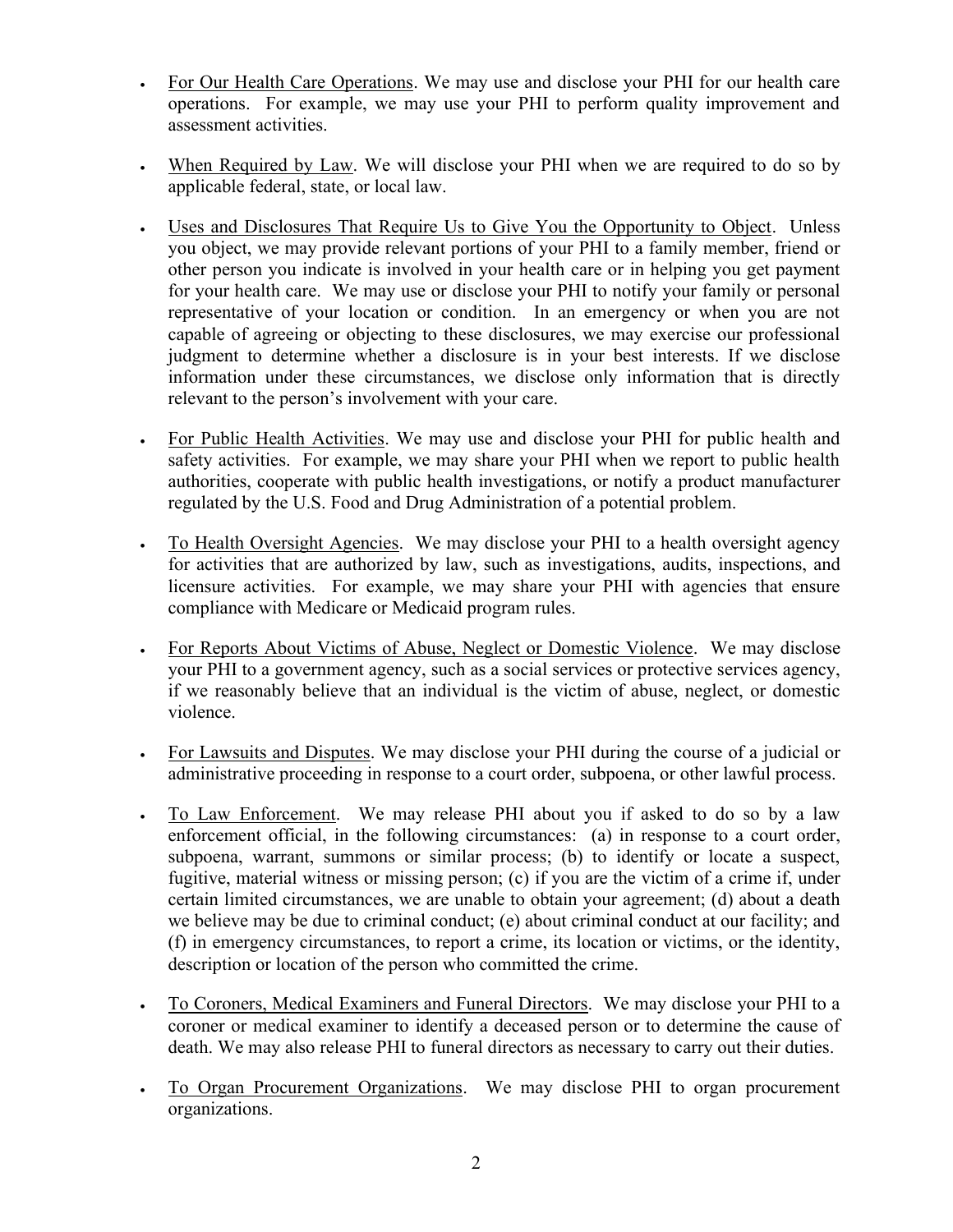- Research. We may use or share your PHI if the group that oversees our research (e.g., an Institutional Review Board/Privacy Board) approves a waiver of permission (authorization) for disclosure or for a researcher to begin the research process.
- To Avert a Serious Threat to Health or Safety. We may use or disclose your PHI to prevent or reduce the risk of a serious and imminent threat to the health or safety of an individual or the general public.
- For Specialized Government Functions. We may use or disclose your PHI for special government functions, such as military, national security, and presidential protective services.
- To Workers' Compensation or Similar Programs. We may disclose your PHI in connection with worker's compensation claims.

## **IV. Other Uses and Disclosures of Your Protected Health Information.**

Other uses and disclosures of your PHI that are not described in this Notice will be made only with your written authorization. For example, the law requires your written authorization before we may use or disclose: (i) psychotherapy notes, other than for the purpose of carrying out our treatment, payment or health care operations purposes, (ii) any PHI for our marketing purposes, or (iii) any PHI as part of a sale of PHI. If you give us written authorization for a use or disclosure of your PHI, you may revoke that authorization, in writing, at any time. If you revoke your authorization we will no longer use or disclosure your PHI for the purposes specified in the written authorization, except that we are unable to retract any disclosures we have already made with your authorization. In addition, we can use or disclose your PHI after you have revoked your authorization for actions we have already taken in reliance on your authorization.

## **V. Your Rights Related to Your Protected Health Information.**

You have the following rights:

A. The Right to Request Limits on Uses and Disclosures of Your PHI. You have the right to ask us to limit how we use and disclose your PHI. Any such request must be submitted in writing to our Privacy Officer by emailing compliance  $\omega_{\text{gmr.net}}$  or mailing your request to:

> Attn: Privacy Officer 6363 S. Fiddlers Green Circle Ste. 1400 Greenwood Village, CO 80111

B. We are not required to agree to your request. If we do agree, we will put it in writing and will abide by the agreement except when you require emergency treatment. Notwithstanding the foregoing, we must agree to a restriction on the use or disclosure of your PHI if: (i) the disclosure is for our payment or health care operations purposes and is not otherwise required by law and (ii) you or another person acting on your behalf has paid for our services in full.

C. The Right to Choose How We Communicate With You. You have the right to ask that we send information to you at a specific address (for example, at work rather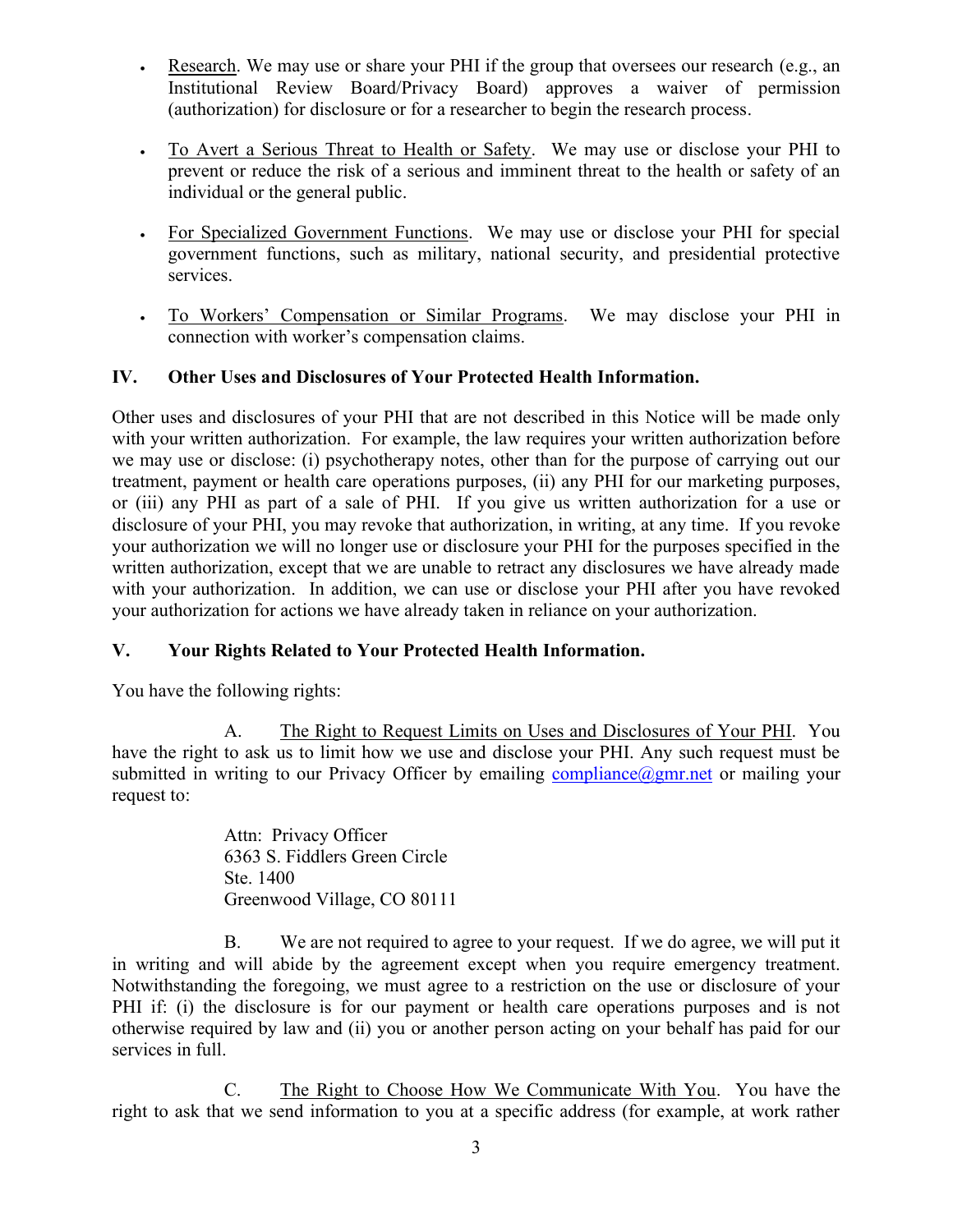than at home) or in a specific manner (for example, by e-mail rather than by regular mail, or never by telephone). We must accommodate your request as long as it would not be disruptive to our operations to do so. You must make any such request in writing, addressed to our Privacy Officer, at compliance  $\omega$ gmr.net or mailing your request to:

> Attn: Privacy Officer 6363 S. Fiddlers Green Circle Ste. 1400 Greenwood Village, CO 80111

D. The Right to See and Copy Your PHI. You may ask to view or access a copy of your PHI. We will provide a copy or a summary of your health information in accordance with the law. We may charge a reasonable, cost-based fee. Please review the below instructions for requesting access to your PHI:

> (1) For ground ambulance transports: Go to https://Medicopy.net/AMR and complete the medical record request form that is linked on the website. Alternatively, you may ask for a copy of the medical record request form by calling toll free at 866-587-6274 or emailing AMRmedical@medicopy.net.

> (2) For air ambulance transports: Send an email to our Patient Billing Service Center at MedicalRecords@gmr.net or call toll free at 866-286-1827.

In certain situations, we may deny your request, but if we do, we will tell you in writing of the reasons for the denial and explain your rights with regard to having the denial reviewed. If we keep your PHI in an electronic format, you may request that we provide it to you in that format and we will do so if it would be feasible.

E. The Right to Correct or Update Your PHI. If you believe that the PHI we have about you is incomplete or incorrect, you may ask us to amend it. Any such request must be made in writing and must tell us why you think the amendment is appropriate. Requests for amendments may be emailed to our Patient Billing Service Center at MedicalRecords@gmr.net. For verbal inquiries, call toll free at 866-286-1827. We will respond and will inform you in writing as to whether the amendment will be made or denied. If we agree to make the amendment, we will ask you who else you would like us to notify of the amendment. If you have questions, please contact the Privacy Officer at compliance@GMR.net or 877-631-5722. If we deny the requested amendment, we will tell you in writing how to submit a statement of disagreement or complaint, or to request inclusion of your original amendment request in your PHI.

F. The Right to Get a List of the Disclosures We Have Made. You have the right to get a list (accounting) of instances in which we have disclosed your PHI going back six years from the date of your request. The list will not include disclosures we have made for our treatment, payment and health care operations purposes, those made directly to you or your family or friends, or for disaster relief purposes. The list also will not include disclosures we have made for national security purposes or to law enforcement personnel.

Your request for a list of disclosures must be made in writing and be addressed to our Patient Billing Service Center at MedicalRecords@gmr.net. For verbal inquiries, call toll free at 866-286-1827. We will respond to your request in accordance with law. The first list you request